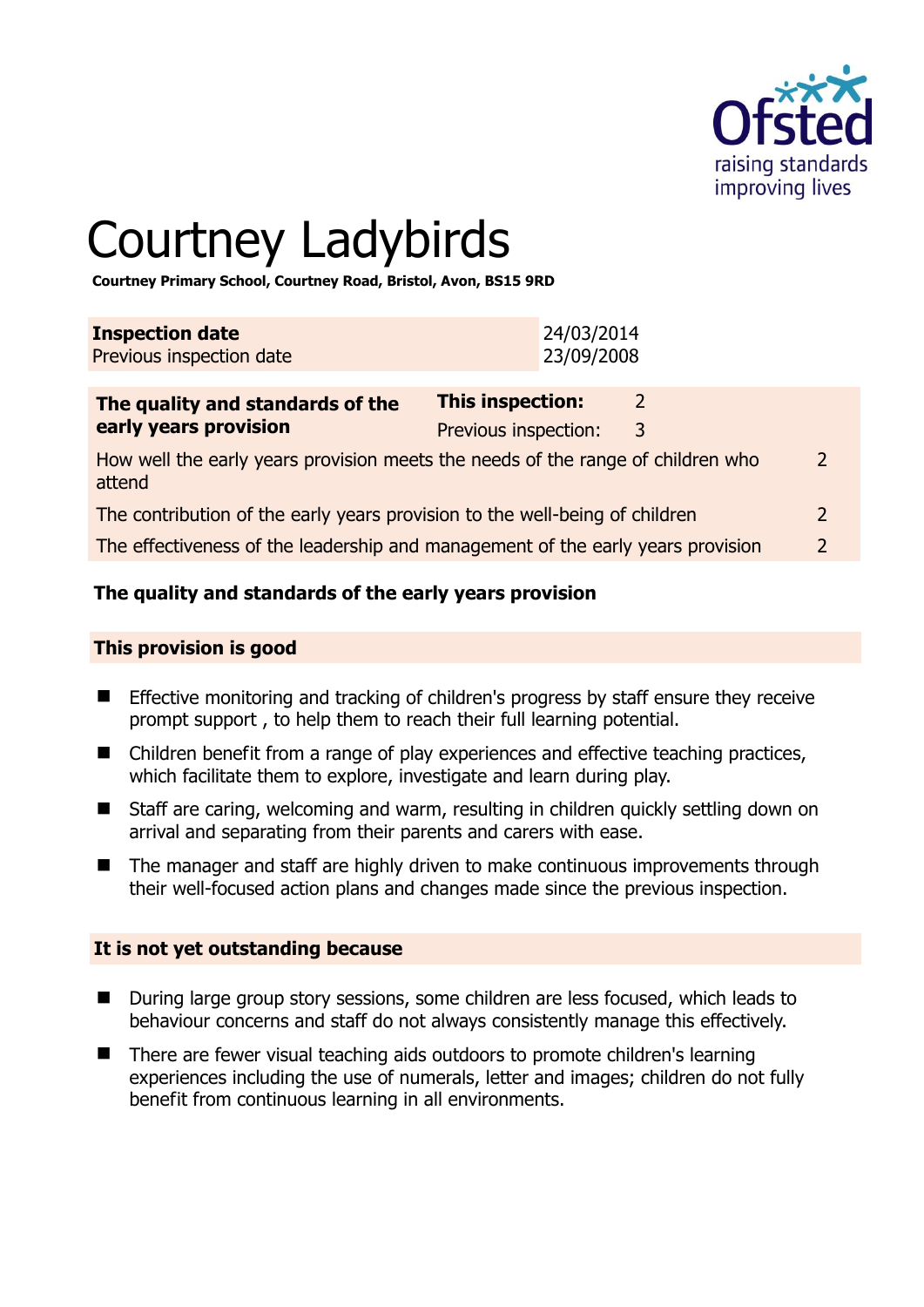# **Information about this inspection**

Inspections of registered early years provision are:

- $\bullet$  scheduled at least once in every inspection cycle the current cycle ends on 31 July 2016
- scheduled more frequently where Ofsted identifies a need to do so, for example where provision was previously judged inadequate
- **•** brought forward in the inspection cycle where Ofsted has received information that suggests the provision may not be meeting the legal requirements of the Early Years Foundation Stage or where assessment of the provision identifies a need for early inspection
- **•** prioritised where we have received information that the provision is not meeting the requirements of the Early Years Foundation Stage and which suggests children may not be safe
- scheduled at the completion of an investigation into failure to comply with the requirements of the Early Years Foundation Stage.

The provision is also registered on the voluntary part of the Childcare Register. This report includes a judgment about compliance with the requirements of that register.

## **Inspection activities**

- $\blacksquare$  The inspector viewed all areas used by children.
- The inspector spoke with the manager, staff, parents and children throughout the inspection.
- The inspector viewed the interaction of staff and children during a range of activities.
- The inspector undertook a joint observation with the manager.
- $\blacksquare$ The inspector viewed a selection of documentation including children's development records, policies and procedures including staff suitability checks.

**Inspector**  Shahnaz Scully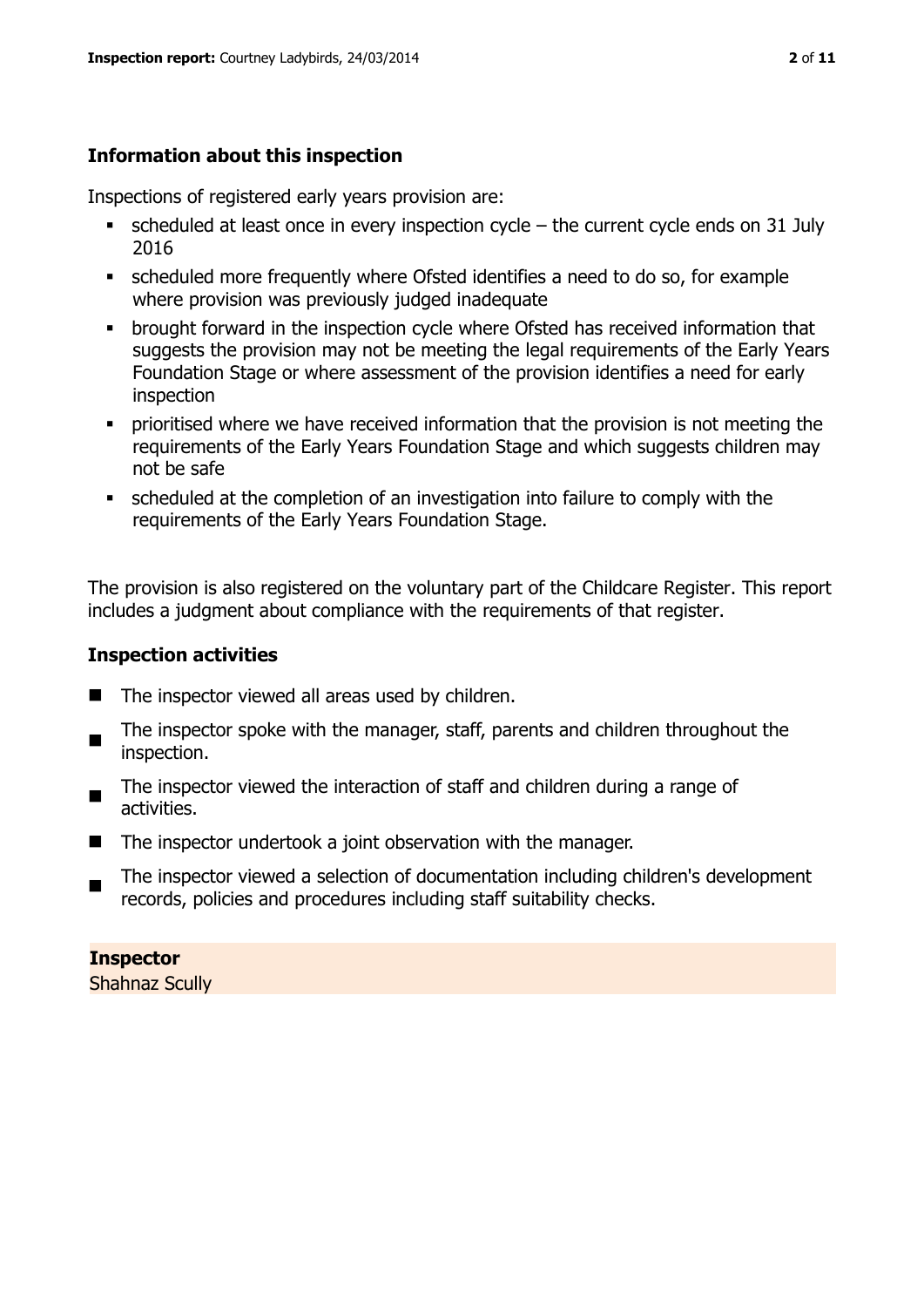# **Full report**

## **Information about the setting**

Courtney Ladybirds is a voluntary organisation run by a committee of parents. It is based on the grounds of Courtney Primary School, which provides a large play space, toilet facilities, kitchen and small office. Outside, children have access to an enclosed playground. There are 58 children on roll and the pre-school is in receipt of government funding for early years education. The children come from the local community in Kingswood, on the outskirts of Bristol. The pre-school supports children with special educational needs and/or disabilities. The setting opens from Monday to Friday, during school term. It offers a choice of full day, morning and afternoon sessions including lunch club. There are 12 members of staff, all of whom hold recognised childcare qualifications at levels 2, 3, 4 or 5.. The group is affiliated to the Pre-School Learning Alliance and is included in South Gloucestershire Education Authority's Early Years Development Plan. The pre-school is on the Early Years Register and voluntary part of the Childcare Register.

# **What the setting needs to do to improve further**

#### **To further improve the quality of the early years provision the provider should:**

- $\blacksquare$  review the arrangements for story time by introducing smaller groups, to effectively manage behaviour and support children with varying ages, interest and abilities so they fully benefit from the learning experience
- $\blacksquare$  extend the use of visual teaching aids outdoors including numerals and letters, to provide continuous learning opportunities in all environments.

#### **Inspection judgements**

#### **How well the early years provision meets the needs of the range of children who attend**

Children are making good progress in their learning and development. Staff closely monitor and assess children's learning needs when they first start. They gather detailed information about children's interests and preferences from parents. Staff use children's initial assessments to effectively plan for their ongoing learning needs and stages of development. Staff are knowledgeable in planning for the learning and development requirements based on the Early Years Foundation Stage. They recognise the importance of following children's interests and preferences, while ensuring they are making good progress in all seven areas of learning. Staff provide challenging learning experiences for those children who are gifted and talented, by setting suitable targets to enhance their learning. Staff show a good understanding of the needs of all children including those with special educational needs and/or disabilities. They effectively use 'play plans' to record, identify and set specific targets, in conjunction with parents, in order to support their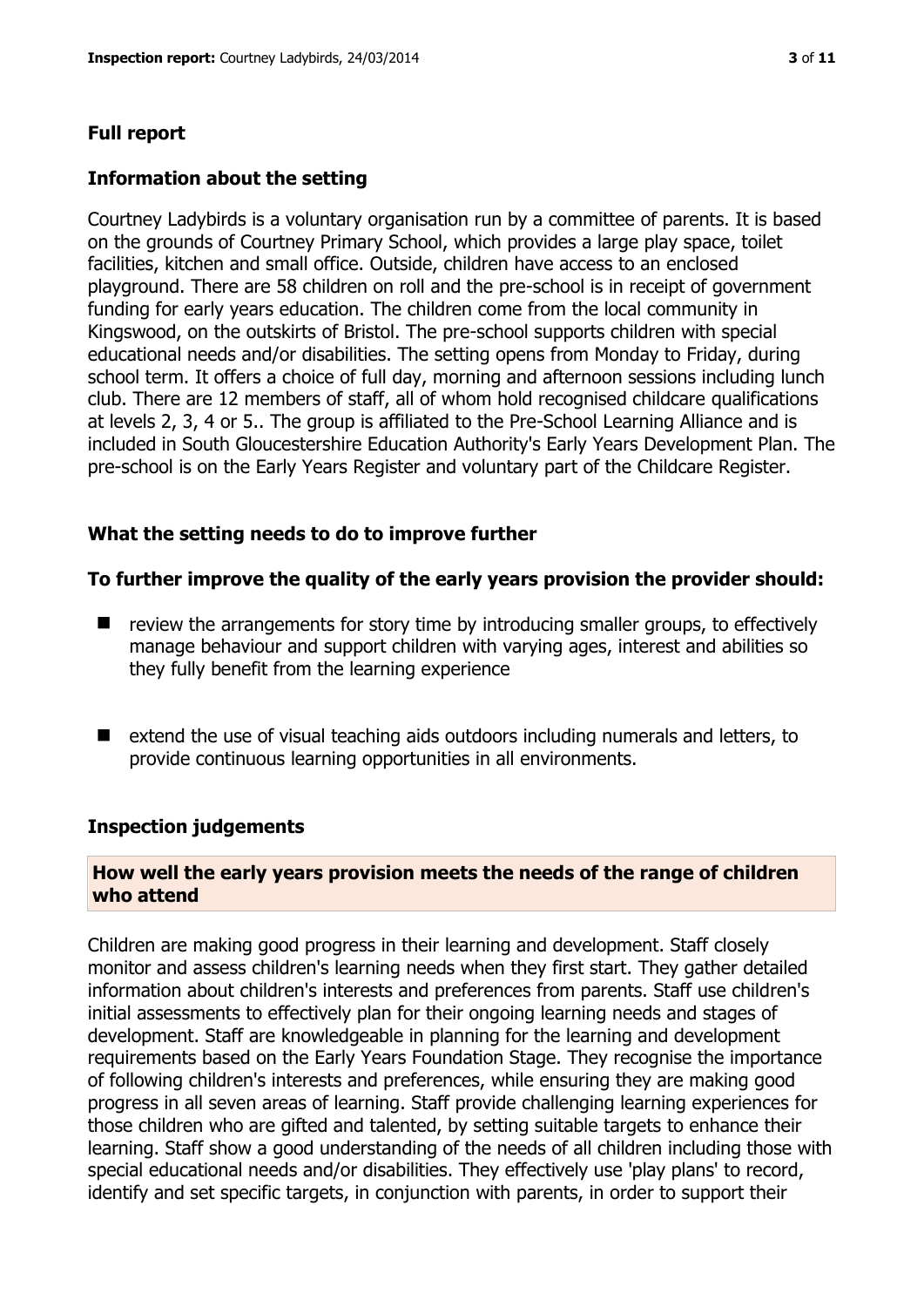needs. Staff have in place individual learning diaries to gather children's ongoing assessments and record termly 'learning and development summary' forms. Staff share and discuss children's progress with parents during formal meetings and through informal daily discussions. They complete detailed progress checks for children aged two years. This helps staff to identify earlier on, the needs of younger children and to work closely with parents to meet individual learning requirements. Gaps in learning are rapidly closing as staff keep a close track on children's progress. Such effective practices ensure that children do receive the necessary support they need earlier on, thus helping them to reach their full learning potential. Furthermore, it prepares children for the next stage of learning when they start school.

Children benefit from a range of play experiences. Effective teaching practices facilitate children to explore, investigate and learn during play. Staff provide opportunities for group learning and discussions throughout children's daily routines. This helps to promote children's language, communication and social skills. Staff are effective in using openended questions to encourage children to think and plan what to do next. For example, staff engage with children outdoors as they play at the sand pit. Staff discuss mathematical concepts such as heavy and light as the children hold a large tree log, which they use to press onto the sand. Staff further introduce new vocabulary such as 'bark' and ask children suitable questions including 'where did the log come from?' This teaches children to name and recognise the different parts of a tree. However, there is are fewer visual teaching aids outdoors to promote children's learning experiences including the use of numerals, letter and images. As a result, children do not fully benefit from the continuous learning provision in all environments.

Children enjoy participating in role-play activities, which helps them develop imaginative skills. For instance, they pretend they are visiting the library and sit on empty crates under their 'tent', which they have created using a tarpaulin. They look through books together that they have collected. Staff join in with their role play and extend their play further by suggesting 'tickets' to check-in/out books from their 'library'. Staff have taken children to the local library for visits before. In addition, the local librarian visits to read stories to children. It is evident that children are benefiting from such hands-on experiences, which they are encouraged to recreate in their play. This demonstrates that staff are providing children with rich learning experiences that motivates them to learn and thrive.

Staff plan and provide a balance of adult-led activities and child-initiated experiences. For example, children extend their creative skills as they make Mother's Day cards with staff. Staff provide a range of creative material and encourage children to create their own unique cards. Staff sit alongside the children and teach them how to hold scissors correctly when cutting out the card. They teach children how to write their names, at times using dot-to-dot, which helps to develop their early writing skills. Children show good hand-eye coordination and some older children are confident to write the first few letters of their name independently. Children show good focus and concentration as they draw, including one child who creates a lovely 'rainbow' drawing, which she spends a great deal of time and effort on. Staff recognise this and show they value all children's endeavours by offering warm praise and continuous encouragement. Consequently, this encourages children, builds on their self-confidence, and helps them to achieve and do well. Children further benefit from a computer workstation, which is located in the quiet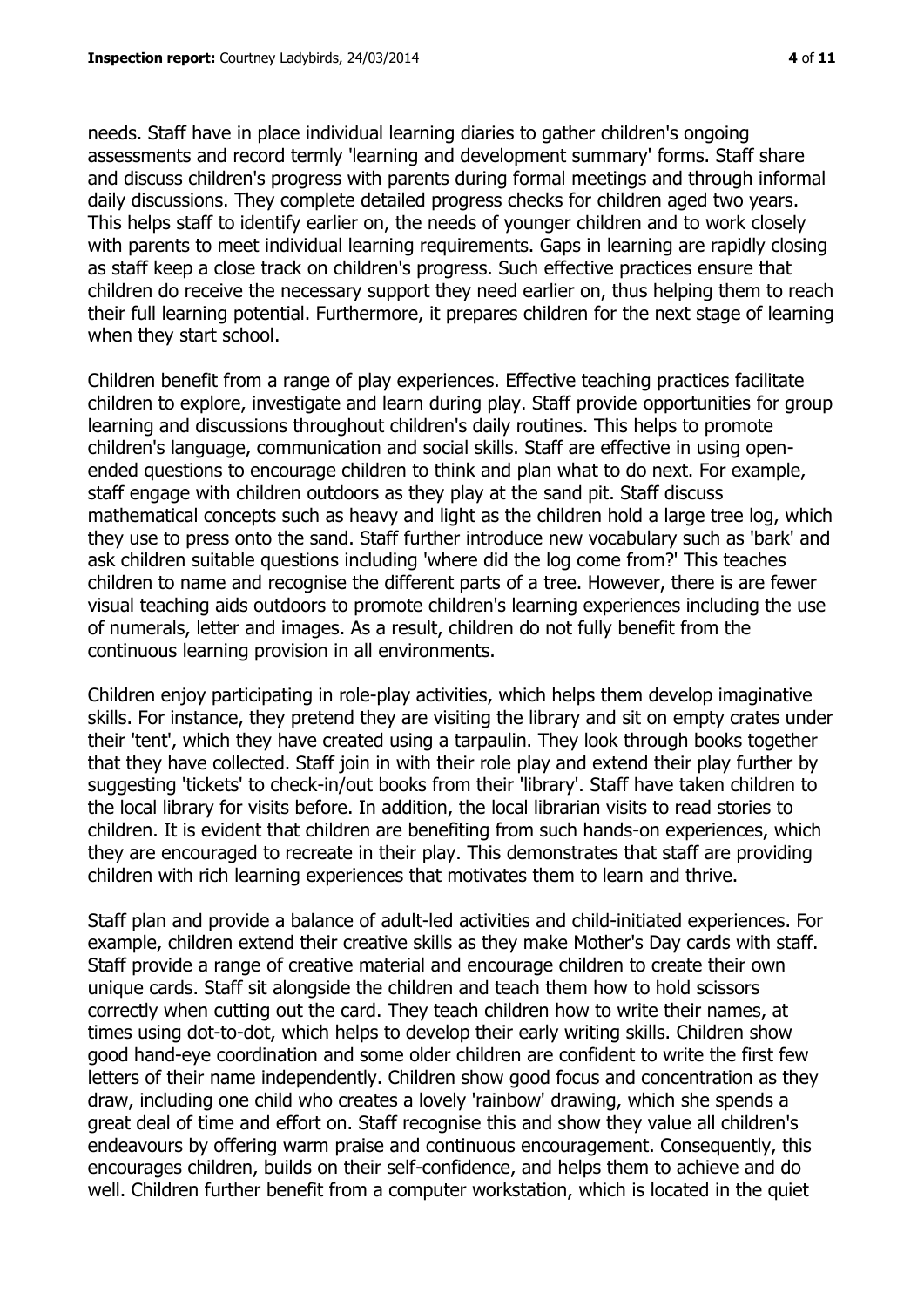room where they can access suitable educational games. This helps children to learn and acquire the skills to use everyday technology. The quiet room offers access to a range of books where children can sit comfortably on soft furnishings. They listen to stories, read with staff or look through books alone, thus developing their interest in early reading and exploring books in general.

#### **The contribution of the early years provision to the well-being of children**

Children show they are happy as they freely explore their environment. Staff are caring, welcoming and warm. As a result, children quickly settle down on arrival and separate from their parents with ease. Staff promote opportunities for children to be independent by encouraging them to make free choices in selecting their own play items. For instance, most resources are stored at suitable heights and staff use low-level storage boxes to facilitate children to select toys. Children learn about keeping safe and staff promote this through daily discussions and effective role modelling. For example, staff remind children to use their 'walking feet' when indoors and not to run. Younger children are at the earlier stages of understanding acceptable behaviour and staff sensitively reinforce this. Staff teach children how to use scissors correctly to prevent any injury. Children show kindness to one another and share resources and toys well, which are plentiful. Children are generally polite and considerate towards the feelings of others and show empathy if another child falls down or gets hurt. Staff teach younger children how to negotiate and take turns, which prevents disagreements from escalating. However, during larger group story sessions, some children become easily distracted, which leads to behaviour concerns and staff do not always consistently manage this effectively.

The role of the key person is effective in meeting the individual needs of children. Children thrive from a secure base of a loving and caring relationship with their assigned key person. For example, the key person conducts prior home visits to meet new children and their families. This planned opportunity is effective in helping children to build secure relationships. Furthermore, it provides emotional support and reassurance for new children in preparation for their first day. Staff work in partnership with parents to ensure all key information about children is gathered during settling in, to help smooth the process. For example, children's favourite toys from home, comforters and photographs of family members, provide emotional reassurance during the transition period.

The pre-school effectively promotes children's health and well-being. Staff work with parents to ensure children eat healthy and nutritional snacks as they bring in their own fruit and packed lunches from home. Staff sit beside children and encourage them to eat their lunch. Children have access to milk and water, which staff provide throughout the day. Staff encourage children to pour their own drinks as well as wash and dry their empty containers using the wash bowl provided. This promotes children's self-care and independence skills, which helps them to prepare for the next stage of starting school. Children show a good understanding of hygiene practices such as washing their hands before meals and after using the bathroom. Staff encourage children to use anti-bacterial hand gel throughout the day, when necessary, to prevent the spread of germs. The manager is currently developing visual cards to help children to understand daily routines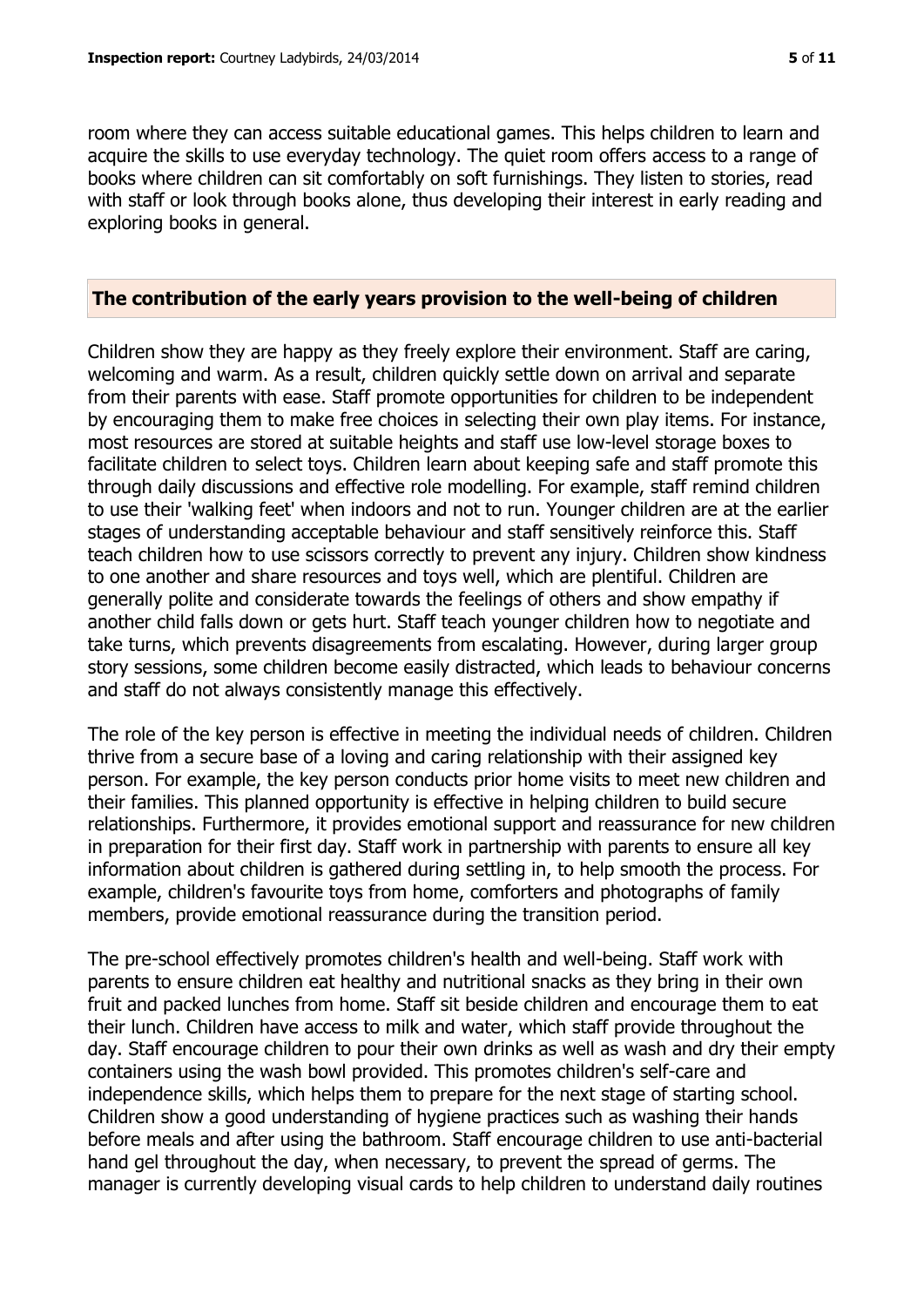and practices including hand-washing routines. Children benefit from daily fresh air and regular exercise as the pre-school promotes free-flow access to the outdoors. Children are active in their play as they run, climb and balance on beams, which helps them develop good coordination skills. Staff ensure the environment is safe through daily risk checks. The pre-school has cordoned off a section of the grass area, which is undergoing maintenance. The children show an awareness of this safety issue and understand not to go beyond the barrier.

Staff are effective in planning activities to support children's transition to school. For instance, they bring in school uniform and encourage children to dress up and engage in role-play activities. Staff read stories to children about starting school and share photographs of their new school, which helps children to become familiar with their new surroundings. Staff complete detailed transition records and attend planned meetings with reception class teachers to share information; this helps to prepare children for the next stage of learning.

# **The effectiveness of the leadership and management of the early years provision**

The management and staff demonstrate a good understanding of meeting the requirements of the Statutory framework for the Early Years Foundation Stage. Effective systems are in place to safeguard and protect children from harm. Recruitment procedures are robust. The manager carries out thorough vetting checks and obtains references for all new staff prior to their employment, to ensure their suitability to work with children. Induction procedures for new staff are comprehensive and the manager works closely to monitor new staff to ensure they fully understand their role and responsibilities. All staff have undertaken safeguarding training and keep their knowledge up to date through staff meetings and ongoing training. For instance, all staff have undertaken an e-learning course on the 'Awareness of Child Abuse.' Staff are knowledgeable in following the safeguarding procedures and know what to do if they have any concerns about children's welfare. The manager maintains the required adult to child ratios at all times to ensure appropriate supervision of the children. Consequently, the manager deploys staff well and uses staff rotas to ensure adequate staffing levels throughout the day. Daily risk checks both indoors and outside help staff to identify any hazards and reduces potential risks to children. Staff regularly check play equipment and ensure resources are suitable for children to use. All staff are qualified in paediatric first aid and have undertaken relevant training. Comprehensive policies and procedures are in place to deal with accidents and emergencies. The manager conducts regular fire drill practises, which helps children to understand about safety.

The manager works alongside her deputy to oversee and monitor children's learning and development. She regularly samples children's learning records to ensure assessments are consistent and suitable next steps for learning identified. Management monitor children's overall progress by using 'progress tracker' forms. The manager ensures that staff are competent in fulfilling their role in meeting the needs of all children. She conducts regular staff supervision meetings and holds yearly staff appraisals. This provides an opportunity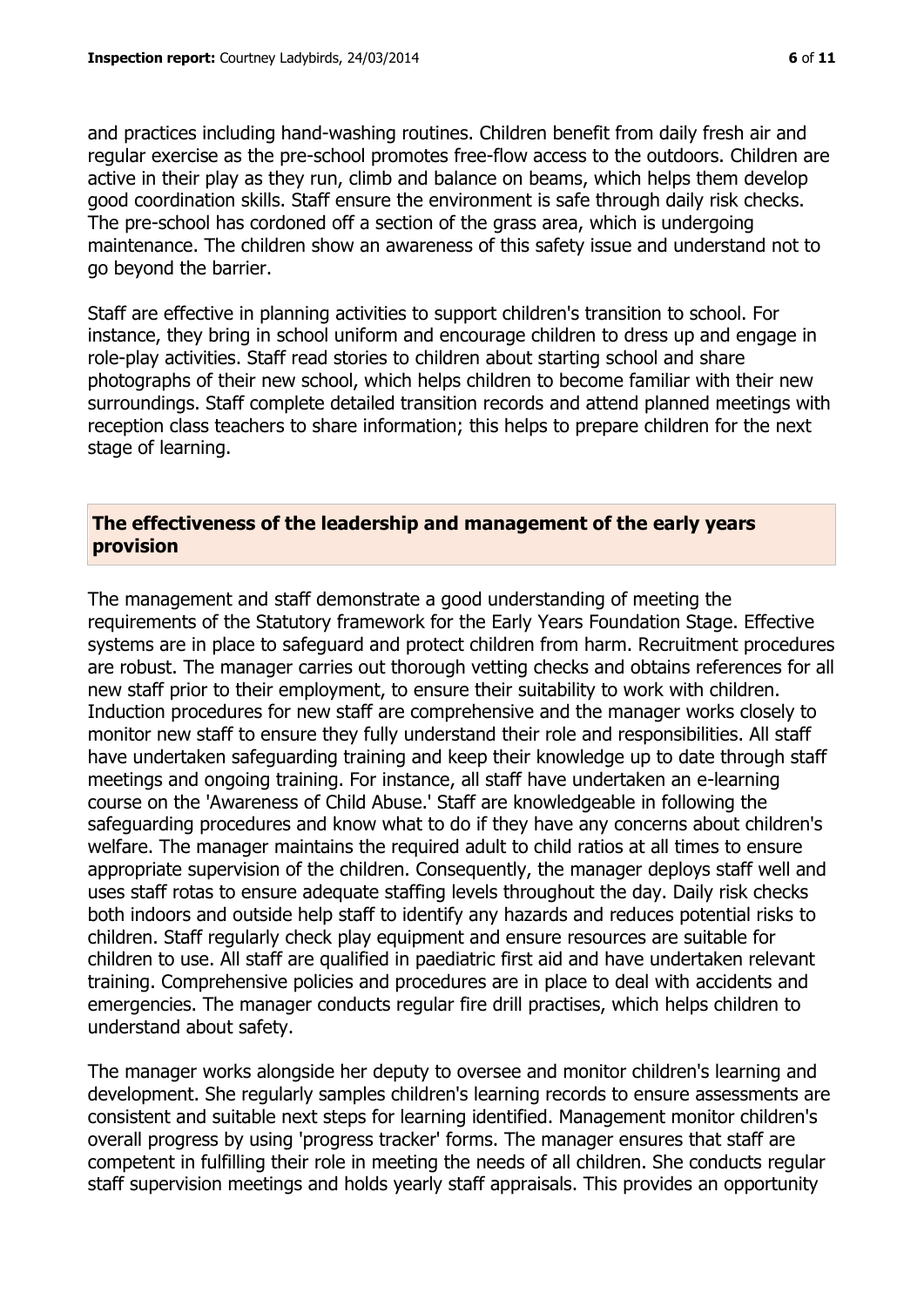to meet with staff and have a one-to-one discussion about key children so that management can provide ongoing support. The manager has good systems in place to ensure continuous professional development for all her staff team. Staff benefit from ongoing training and often refer to courses in the South Gloucestershire training bulletin. The local authority advisory teacher supports the pre-school; she has delivered training to all staff on effective interaction with children. Following this training, the staff team have reflected on how to improve their practice. Consequently, they have embedded what they have learnt with a more clear emphasis on following children's interest.

The management and staff team are highly driven to make improvements to the current provision. This is evident through the well-focused action plans and effective changes made since the previous inspection. The pre-school's self-evaluation is thorough and comprehensive. Valuable input from staff, parents and children help to identify areas for improvements. The management is currently developing the garden area to make all areas safe and accessible for children to use. The management has successfully addressed recent responses from parent questionnaires. They continue to work in partnership with parents to ensure they receive a good quality provision for their children. Parents spoken to are very positive and complimentary about the pre-school. One parent's written comment includes, 'when I ask my son how was your day, my son says his day has been fantastic.' The pre-school has made good links with other providers. With consent from parents, the manager has contacted childminders and other early years settings that children attend, in order to exchange records and assessments. This has helped to foster good relationships and offer continuity of learning and care for children.

# **The Childcare Register**

The requirements for the voluntary part of the Childcare Register are **Met**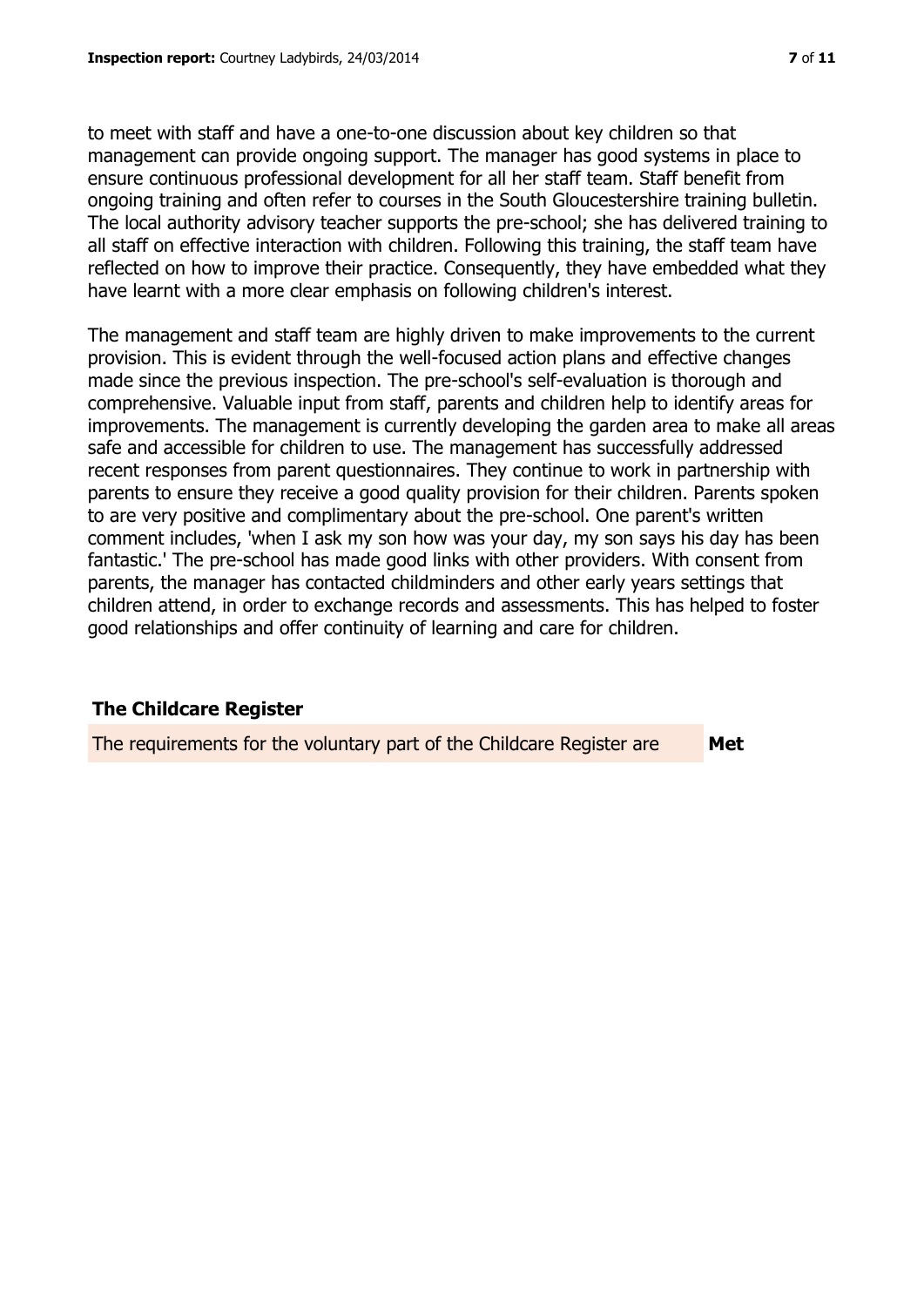# **What inspection judgements mean**

# **Registered early years provision**

| <b>Grade</b> | <b>Judgement</b>               | <b>Description</b>                                                                                                                                                                                                                                                                                                                                                                                |
|--------------|--------------------------------|---------------------------------------------------------------------------------------------------------------------------------------------------------------------------------------------------------------------------------------------------------------------------------------------------------------------------------------------------------------------------------------------------|
| Grade 1      | Outstanding                    | Outstanding provision is highly effective in meeting the needs<br>of all children exceptionally well. This ensures that children are<br>very well prepared for the next stage of their learning.                                                                                                                                                                                                  |
| Grade 2      | Good                           | Good provision is effective in delivering provision that meets<br>the needs of all children well. This ensures children are ready<br>for the next stage of their learning.                                                                                                                                                                                                                        |
| Grade 3      | <b>Requires</b><br>improvement | The provision is not giving children a good standard of early<br>years education and/or there are minor breaches of the<br>safeguarding and welfare requirements of the Early Years<br>Foundation Stage. It will be monitored and inspected within<br>twelve months of the date of this inspection.                                                                                               |
| Grade 4      | Inadequate                     | Provision that is inadequate requires significant improvement<br>and/or enforcement action. The provision is failing to give<br>children an acceptable standard of early years education and/or<br>is not meeting the safeguarding and welfare requirements of<br>the Early Years Foundation Stage. It will be monitored and<br>inspected again within six months of the date of this inspection. |
| Met          |                                | The provision has no children on roll. The inspection judgement<br>is that the provider continues to meet the requirements for<br>registration.                                                                                                                                                                                                                                                   |
| Not met      |                                | The provision has no children on roll. The inspection judgement<br>is that the provider does not meet the requirements for<br>registration.                                                                                                                                                                                                                                                       |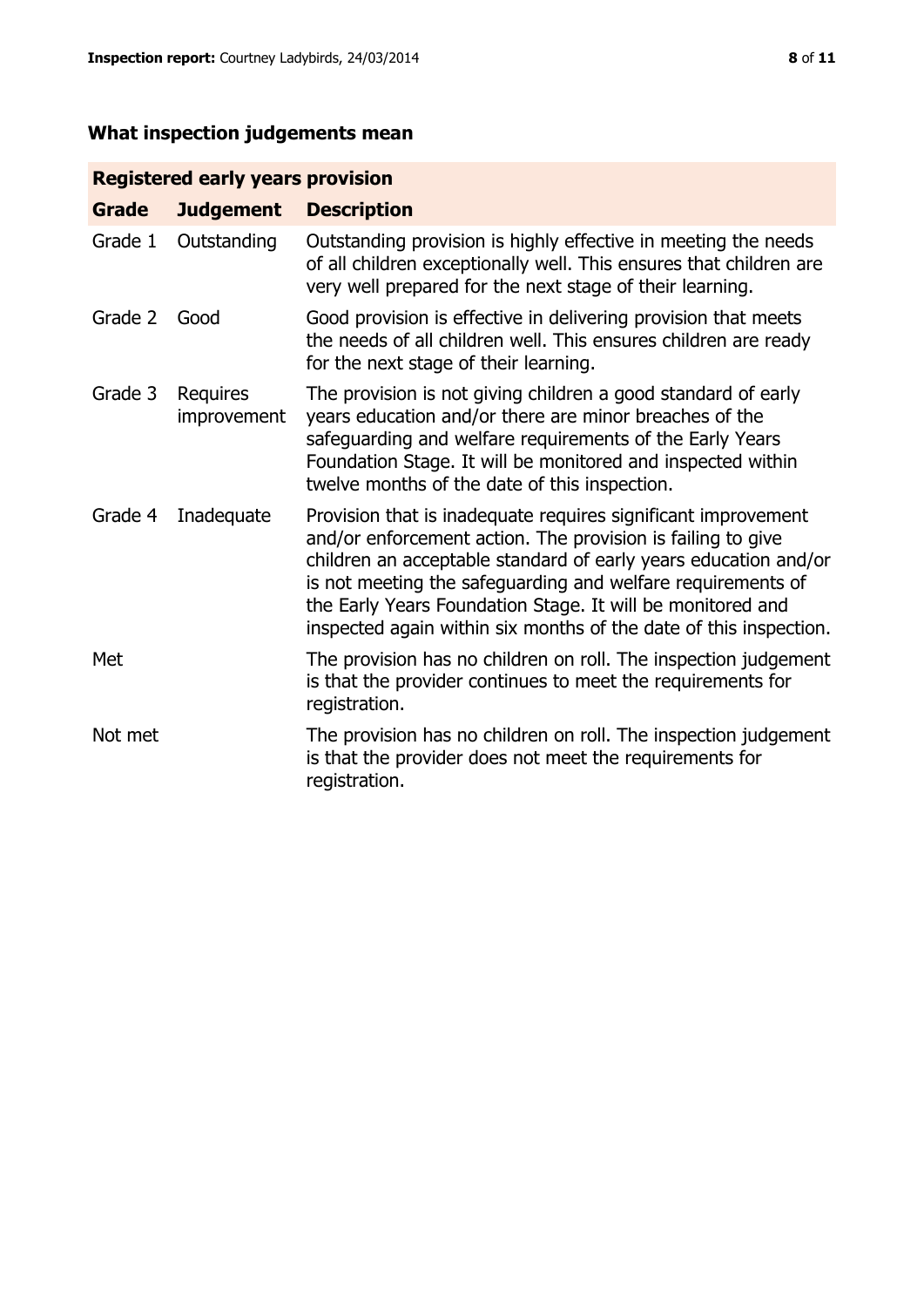#### **Inspection**

This inspection was carried out by Ofsted under sections 49 and 50 of the Childcare Act 2006 on the quality and standards of provision that is registered on the Early Years Register. The registered person must ensure that this provision complies with the statutory framework for children's learning, development and care, known as the Early Years Foundation Stage.

# **Setting details**

| Unique reference number            | EY276881                               |
|------------------------------------|----------------------------------------|
| <b>Local authority</b>             | South Gloucestershire                  |
| <b>Inspection number</b>           | 843584                                 |
| <b>Type of provision</b>           | Full-time provision                    |
| <b>Registration category</b>       | Childcare - Non-Domestic               |
| <b>Age range of children</b>       | $2 - 5$                                |
| <b>Total number of places</b>      | 28                                     |
| Number of children on roll         | 58                                     |
| <b>Name of provider</b>            | Courtney Ladybirds Preschool Committee |
| <b>Date of previous inspection</b> | 23/09/2008                             |
| <b>Telephone number</b>            | 0117 330 8049                          |

Any complaints about the inspection or the report should be made following the procedures set out in the guidance *'Complaints procedure: raising concerns and making complaints* about Ofsted', which is available from Ofsted's website: www.ofsted.gov.uk. If you would like Ofsted to send you a copy of the guidance, please telephone 0300 123 4234, or email enquiries@ofsted.gov.uk.

# **Type of provision**

For the purposes of this inspection the following definitions apply:

Full-time provision is that which operates for more than three hours. These are usually known as nurseries, nursery schools and pre-schools and must deliver the Early Years Foundation Stage. They are registered on the Early Years Register and pay the higher fee for registration.

Sessional provision operates for more than two hours but does not exceed three hours in any one day. These are usually known as pre-schools, kindergartens or nursery schools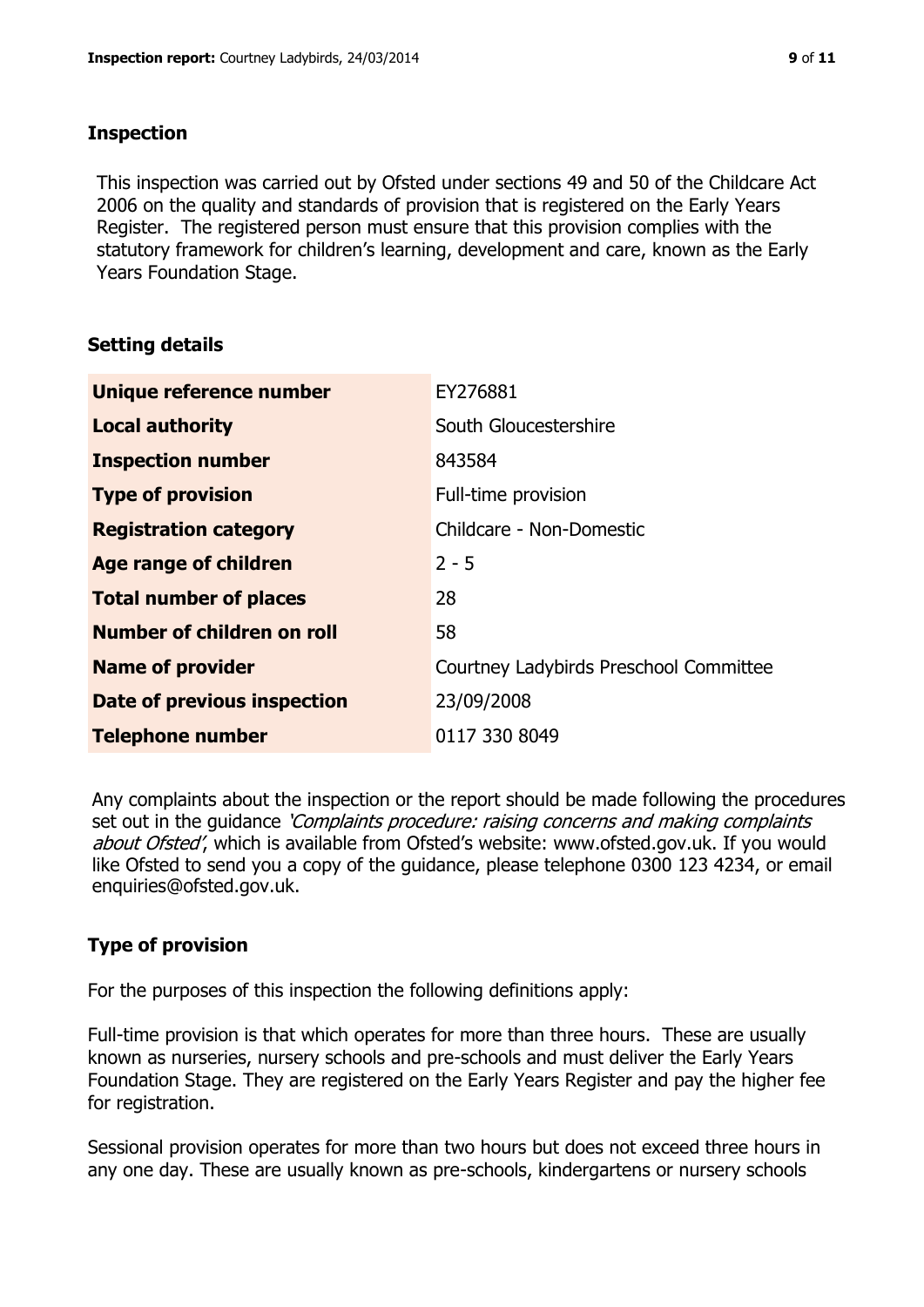and must deliver the Early Years Foundation Stage. They are registered on the Early Years Register and pay the lower fee for registration.

Childminders care for one or more children where individual children attend for a period of more than two hours in any one day. They operate from domestic premises, which are usually the childminder's own home. They are registered on the Early Years Register and must deliver the Early Years Foundation Stage.

Out of school provision may be sessional or full-time provision and is delivered before or after school and/or in the summer holidays. They are registered on the Early Years Register and must deliver the Early Years Foundation Stage. Where children receive their Early Years Foundation Stage in school these providers do not have to deliver the learning and development requirements in full but should complement the experiences children receive in school.